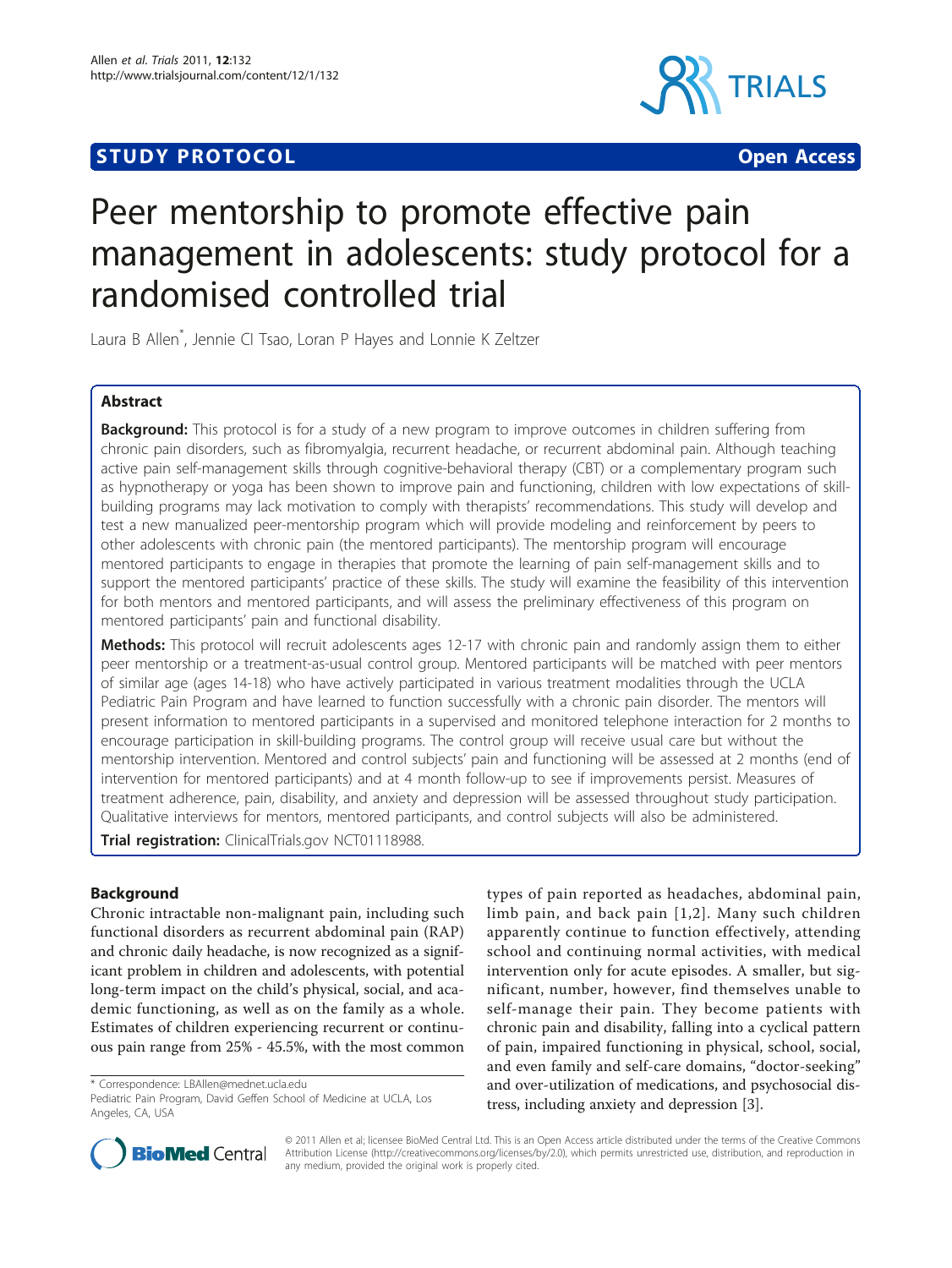Functional impairment, particularly in academic work and social participation, is likely to have long-term effects on the individual's quality of life, even aside from the possibility that pain and physical limitations may persist into adulthood. Several well-designed studies using quantitative measures have provided evidence that impaired functioning in children with chronic pain is strongly associated with psychosocial distress [[4-6\]](#page-10-0) and with lower quality of life [[4,7-10\]](#page-10-0). In particular, children with *unex*plained chronic pain - pain not associated with an identified organic diagnosis - often report significant dysfunction in normal activities, such as schoolwork, sleep, family activities, and athletic activities [[10\]](#page-10-0). Although impaired functioning is a major factor in lower quality of life for children with chronic pain, we still know relatively little about the prevalence and severity of functional impairment, why some children experience more limitations than others, and which treatment interventions are the most effective in improving function  $[11]$  $[11]$ .

### Current Therapeutic Interventions

When chronic pain cannot be fully alleviated, the optimal goal is for the adolescent is to learn effective ways to continue functioning and to self-manage pain. Several therapeutic programs have been developed, based on theories of health behavior change, to assist the patient in this process [[12\]](#page-10-0). The newer therapeutic programs, the most well-known and widely practiced of which is cognitivebehavioral therapy (CBT), seek to mediate behavioral change through cognitive relearning. CBT employs a number of methods - including psychoeducation about the nature of pain responses, identification and modification of maladaptive cognitions, and encouraging behavioral changes to reduce or eliminate avoidance of activities [\[13,14](#page-10-0)]. Numerous controlled trials have shown CBT to be effective for a variety of types of pain, including in the child and adolescent populations [\[14](#page-10-0)-[19\]](#page-10-0).

In addition to psychotherapy, other types of complementary and alternative medicine (CAM) practices have shown varying levels of efficacy for chronic pain. These include interventions such as Iyengar yoga for rheumatoid arthritis [\[20\]](#page-10-0), and acupuncture for low back pain [\[21\]](#page-10-0). In a 2005 review of studies examining CAM treatments for chronic pain conditions in children, Tsao and Zeltzer [[22](#page-10-0)] found hypnosis and guided imagery to be "efficacious" for recurrent pediatric headaches, and found acupuncture, biofeedback, creative arts, herbal therapy, homeopathy, and massage therapy to be either "promising" or "possibly efficacious" for a wide variety of pediatric chronic pain conditions. Furthermore, the authors found multiple modalities packaged together to be more efficacious.

A well-designed intervention, however, is not enough. Patient motivation is at least one of the critical factors in successful outcomes of this therapeutic model [[14](#page-10-0)]. Jensen and colleagues have recently proposed a cogent general model that integrates the varied theoretical approaches to describe a dynamic process that pivots on this concept of motivation, or readiness to change. An individual's readiness to change, they argue, is essential to his/her ability to learn successful pain self-management through new behaviors. They suggest some clinical approaches for enhancing readiness and promoting change, including encouragement to practice self-management; allowing the patient to observe other pain patients practice self-management; support of positive beliefs and non-judgmental non-support of negative beliefs; and development of a plan to address real or perceived barriers; and they call for research into interventions along these lines to enhance motivation [\[12\]](#page-10-0).

Another formulation recently proposed by Sharp stresses the patient's cognitive activity in appraising and evaluating his or her pain, and its ongoing and interactive effects on mood, behavior, and somatic focus [[23](#page-10-0)]. The patient's initial response to the pain is a function of cultural beliefs, learning history, and current contingencies, he argues, but then is continually reinterpreted with ongoing events. In particular, anxiety about recurrent pain and avoidance of activity that might cause pain will help to perpetuate the patient's hypervigilance for signs of recurring pain (as described by Eccleston and Crombez [[24\]](#page-10-0)) and his/her perceived inability to manage the pain. Moreover, Sharp contends that this attitude of "learned helplessness" may be perpetuated by physicians who have failed to offer helpful treatment or even to confirm the physical reality of the patient's suffering. "That is, patients could start to believe that 'nothing has worked so far so why would any future treatment help?" [\[23\]](#page-10-0) A patient who has reached this point is likely to have a negative assessment both of the benefits of pain self-management and of his/her own ability or self-efficacy to learn these skills, and will therefore show a lack of readiness to change.

While current interventions such as those mentioned above are known to be effective, adherence to recommended treatments in children with chronic health conditions is typically low [\[25](#page-10-0)]. Simons et al. [\[19](#page-10-0)] report only a 46.7% rate of "full adherence" (defined as completing the full recommended course of treatment or currently receiving the treatment) to a referral of cognitive-behavioral therapy for children with chronic pain, lower than adherence rates for other treatment modalities (i.e., medical and physical therapy referrals). The authors also assessed barriers to treatment among non-adherents and found that negative attitudes and beliefs regarding the recommended intervention to be the most frequently cited reason for not completing the recommended treatment. This finding suggests that determining methods to improve adherence to recommended treatments is a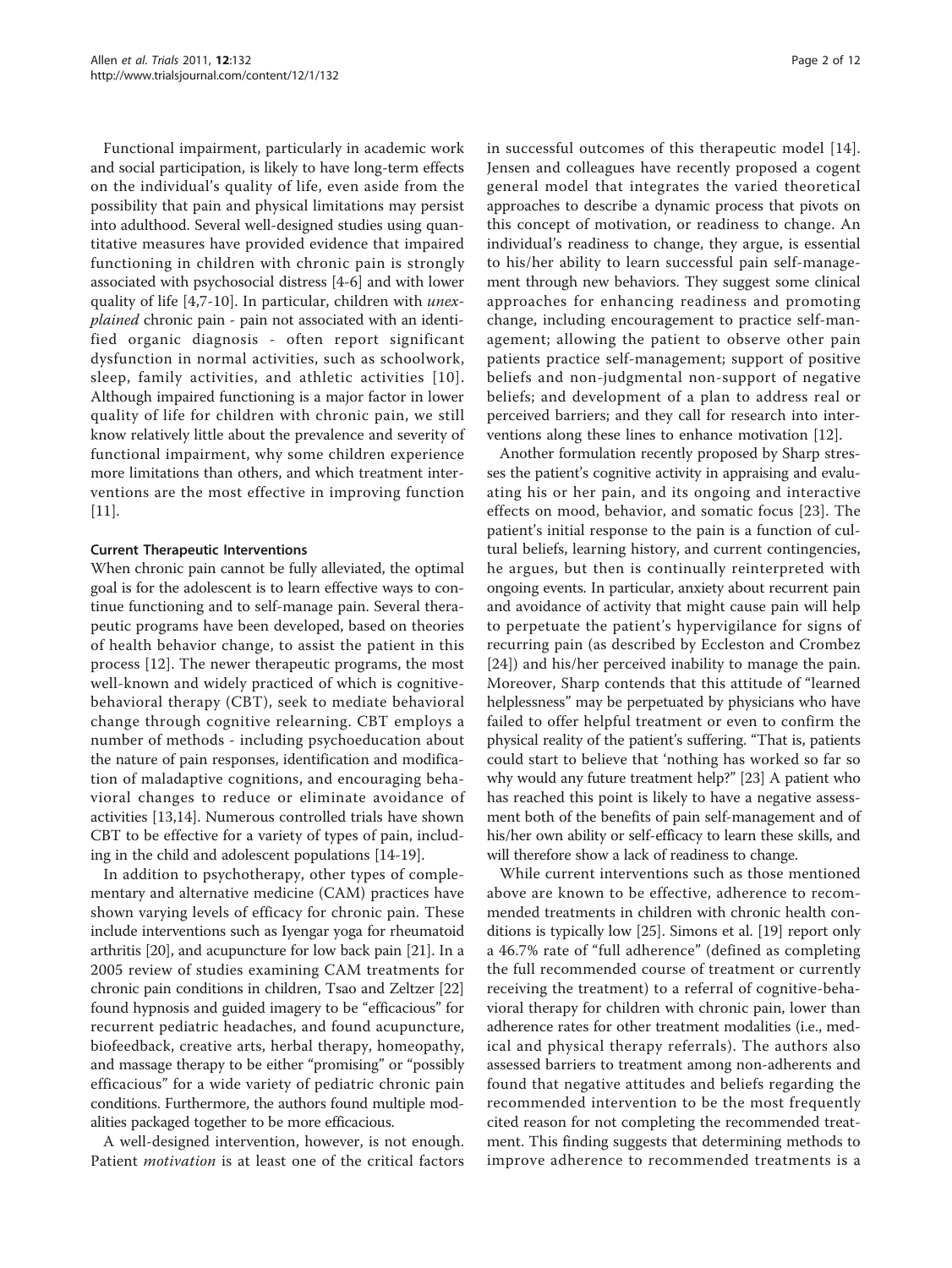necessary step to improving pain and functioning in this population.

#### Strategies for Adolescents: Peer Mentoring

Innovative strategies to promote pain self-management in adolescents with chronic pain may be especially needed, as this age group has shown great variance in motivation and adherence in studies of CBT-based therapies for other chronic health conditions. In fact, children of all ages demonstrate low rates of adherence to recommended treatments for chronic health conditions, ranging from 11% to 50% [[25](#page-10-0)]. However, some researchers have reported that motivation and adherence can be enhanced if young people have the opportunity to interact with peers who model and reinforce adherent behaviors, and Varni et al. have argued convincingly for "the power of peer relationships and social supports in mediating adjustment to chronic malfunctions" [[25,26\]](#page-10-0).

Peer mentors most often work in programs designed to encourage desired social and preventive health behaviors, such as nutrition and tobacco abstinence [[27\]](#page-10-0), non-violence [[28\]](#page-10-0), sexual abstinence [[29\]](#page-10-0), or HIV prevention [[30](#page-10-0)] in physically healthy children. In a lowincome area of Chicago, for example, 19 self-selected adolescents aged 14-21 designed and presented violence-prevention lessons to 50 younger children (7-13) over an 18-month period. Post-intervention, the mentored children showed lower acceptance of violence after the intervention than a control group of 75 children [[28\]](#page-10-0); 11 of the adolescents continued with the program and 3 entered college or employment. Peer mentorship has only been explored in a few instances within medical treatment programs. In a youth-run program in San Francisco, peer-mentor-advocates have effectively empowered young people infected with HIV (ages 26 and younger) to access needed services and to learn coping skills for living with the disease [\[31](#page-10-0)]. Peer support has also been the subject of several studies of adolescents with diabetes, where researchers have found that the support of friend-peers is a critical resource for diabetic teens, providing important social and emotional support, and that structured peer-group interactions may improve adherence to glucose self-monitoring and control [[32-34](#page-10-0)]. Greco and colleagues reported a successful education and support group intervention with 21 diabetic adolescents (ages 10-18) and their best friends (4 sessions); both the patients and their friends demonstrated higher levels of knowledge about the disease and its care, and the patients reported a higher ratio of peer-to-family support [\[33](#page-10-0)]. Clemente has used ethnographic methods to document the informal peermentoring provided to children newly admitted to cancer treatment wards by peers who had been through several treatment cycles [[35\]](#page-10-0). We contend that trained

peer mentors, who have successfully learned pain selfmanagement skills, are an effective and feasible choice to promote pain self-management in the adolescent chronic pain population because this intervention has the potential to relieve the sense of isolation, difference, and helplessness reported by the adolescents.

In this exploratory pilot study, we will finalize development of an innovative, manualized peer-mentorship program designed to provide modeling and reinforcement by peers to other adolescents with chronic pain (the "mentored participants"). The goal of the mentorship will be to encourage the mentored participants to engage in therapies that promote the learning of pain self-management skills and to support the mentored participants' practice of these learned skills during a two-month intervention period. The study will examine the feasibility of this intervention for both mentors and mentored participants, and, through a randomized, controlled design, will assess the preliminary effectiveness of this program for both short and longer term effects on mentored participants' pain and functional disability.

#### Aims

1. To test the feasibility and acceptability of a peermentorship intervention in supporting and encouraging adolescents with chronic pain and pain-related functional disability (the "mentored participants") to participate and persist in an active skills-building therapy that teaches pain self-management skills. 2. To test the feasibility of training adolescents who

have coped successfully with chronic pain (the "mentors") to offer support and reinforcement to their peers in a structured peer-mentorship intervention, based on a manualized protocol developed within a social learning model grounded in CBT principles.

3. To determine if the mentored participants with chronic pain show improved adherence to recommended skills-building therapies, compared to a usual care control group of adolescents with chronic pain immediately after the two-month peer-mentorship intervention and at two-month follow-up (four months from baseline).

4. To determine if the mentored participants with chronic pain show improvements in pain levels and pain-related disability, compared to a usual care control group of adolescents with chronic pain immediately after the two-month peer-mentorship intervention and at two-month follow-up.

#### Hypotheses

We propose to test our hypotheses through a trial of a peer mentorship intervention, using trained adolescents who have successfully learned pain management skills as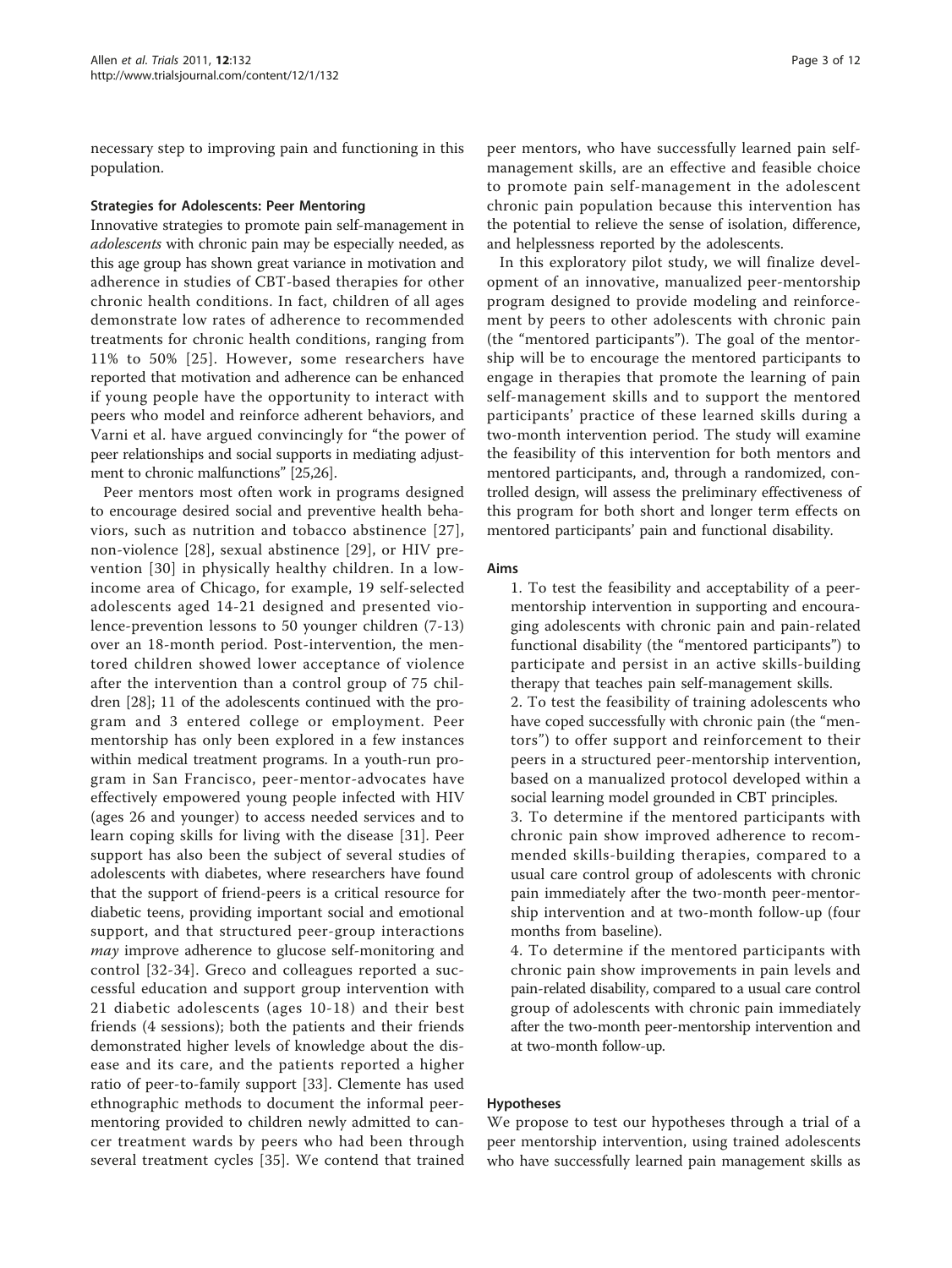mentors. The mentors will help to relieve the adolescents' sense of isolation and difference by relating their similar experiences, provide models of successful skill learning and reinforce the mentored participants' participation in skill learning activities. We propose the following hypotheses:

1. Adolescents receiving the peer mentorship intervention will report better adherence to recommended therapies, as compared to adolescents who do not receive the intervention.

2. Adolescents with better adherence to recommended therapies will show more improvement in pain and pain-related disability 2 and 4 months after baseline than those with poor adherence.

3. Adolescents receiving the peer mentorship intervention will report decreased symptoms of anxiety and depression and improved pain coping skills, as compared to adolescents who do not receive the intervention.

# Methods/Design

### Sample

### Mentored and Control Subjects

All potential participants must be patients of the UCLA Pediatric Pain Program. During the first visit (prior to being offered study participation), all clinic patients are given a thorough medical evaluation and are recommended specific therapies to help with various skills to manage their pain. Any English-speaking patient between the ages of 12 and 17 diagnosed with a chronic pain disorder at the UCLA Pediatric Pain Program, or referred with this diagnosis, is eligible to be a subject for the study. Participants must have access to a computer connected to the internet, as well as a telephone in order to participate in the mentoring and complete measures administered online. Other than age, the only exclusions are out-of-area patients seen for consultation only before referral back to local providers or patients with another physical or psychological condition that, in the judgment of the principal investigator (PI), would make it difficult to participate.

# Mentors

Any English-speaking patient between the ages of 14 and 18 years who has been treated for a chronic pain disorder at the UCLA Pediatric Pain Clinic and has been actively involved in recommended therapies will be eligible to serve as a mentor. Participants must have access to a computer connected to the internet, as well as a telephone. The PI (LKZ) will identify suitable mentors based on her assessment of the adolescent's maturity, emotional stability and verbal communication skills. Mentors will be compensated \$12/session.

#### Randomization

Participants recruited for the mentored or control portion of the study will be randomized using a block randomization procedure to assure equal sample sizes in the mentoring and control groups. Using this method allows the groups to have similar numbers of participants in each group at all times. Using a block size of 4, participants are assigned to the appropriate treatment condition as they enroll in the study until the block is completed. Then the following 4 participants are assigned based on the next block [\[36\]](#page-10-0).

# Procedures

### Mentor Training

For overall schematic of the procedures for mentor training and administration of the intervention see Figure [2.](#page-6-0) Mentors will receive six hours of training with trained doctoral-level research study personnel in the UCLA Pediatric Pain Program prior to working with mentored participants.

Training manual The training material will include background on chronic pain disorders and rationales for pain self-management; specific goals of the program and the mentor's role; how to present information about pain and pain-related behaviors; strategies drawn from CBT to reinforce positive thinking and to challenge negative statements; guidelines for building the mentoring relationship, dealing with difficult issues (e.g., depression, suicidality, or other potential emergencies such as disclosure of abuse), and ending the interactions. Mentors will be given a written manual presenting all the material in detail for their ongoing reference. The mentors' specific objectives will be to provide information about pain, pain-related behaviors, thoughts, and feelings, and the nature of recommended treatments, as well as to alleviate the subject's sense of isolation by giving him or her the opportunity to discuss his or her pain condition with someone who has shared the experience; to enhance and reinforce the subject's sense of self-efficacy to manage the pain condition; and to encourage the mentored participant to participate actively in the recommended pain self-management skills building therapy. Mentors will be trained in conversational strategies to help them meet the objectives without being overly directive (see details below).

Peer Mentor Training A postdoctoral psychologist (LBA) together with other research staff trainers will begin conducting training when at least six (6) peer mentors have been identified and recruited. Training will consist of one six-hour session including all mentors, which will include the following: 1) Review of slide presentation and rationale for learning pain self-management, as well as the contribution of biological, psychological, and social factors to the pain experience; 2) demonstration and practice of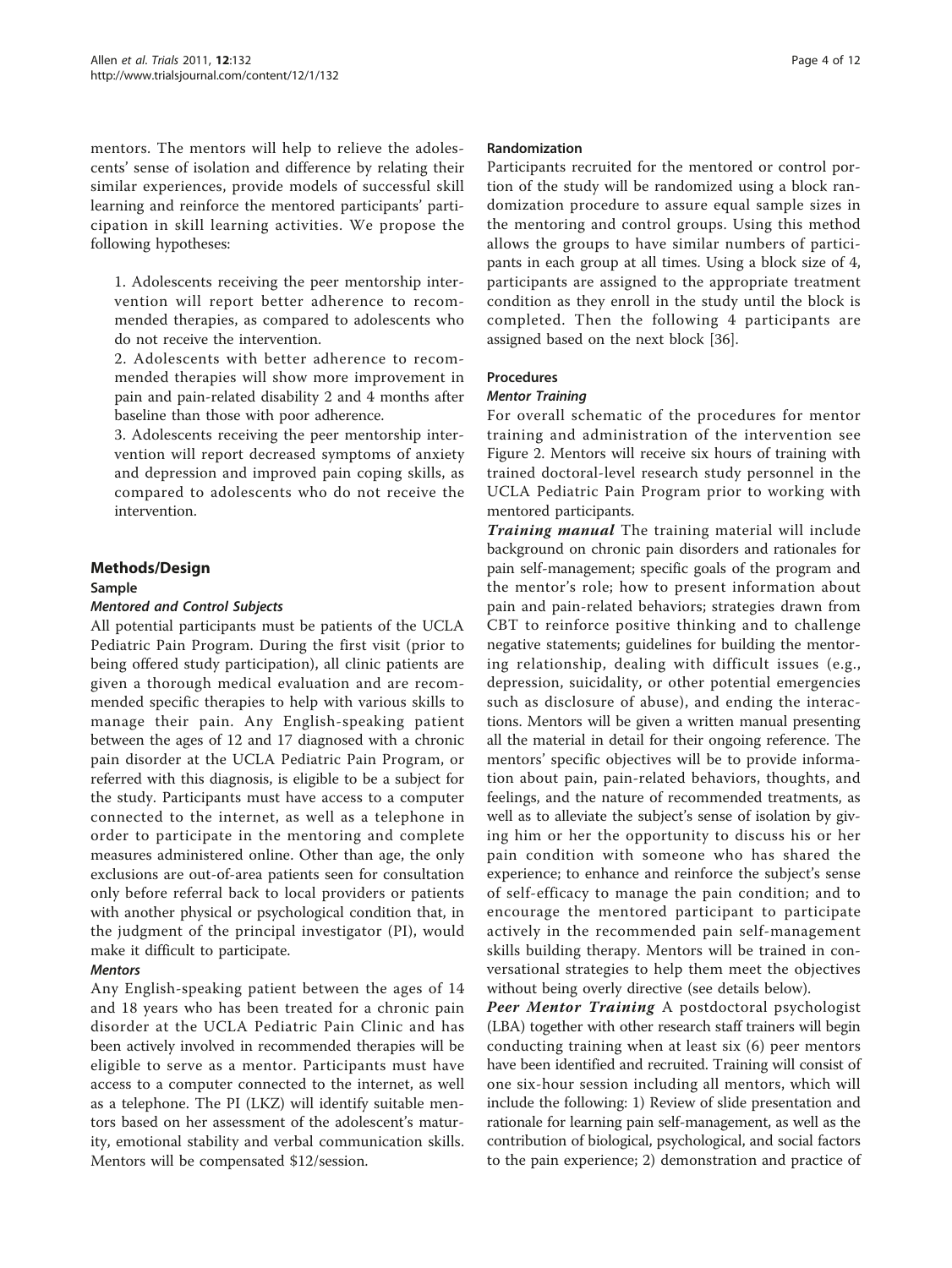some basic skills to use in working with the mentored participants; 3) review of the manual; outline of the format and required elements for each call; 4) participation in role-playing exercises in pairs to learn ways of presenting didactic information, supporting positive statements, and responding to questions posed by the mentored participant; 5) participation in question development and topicstarter exercises; 6) participation in troubleshooting exercises to suggest ways of addressing particular problems; 7) review of call formats, reporting requirements and detailed discussion of emergency situation procedures.

Prior to working with actual study patients, the best surrogates for the mentors to practice their new skills with are their fellow mentors, who will all be adolescents with resolved or ongoing recurrent pain problems, whose recent experiences have been similar to those of the mentored participants. Each mentor will participate in several different role-playing exercises during training, in which the mentors will break into pairs and improvise conversations that will occur between mentor and mentored participant. For example, they might be told: "One of you will be the mentored participant who has been to a couple of therapy sessions, but is feeling discouraged, like therapy isn't working and probably nothing is going to help. Talk to your partner and choose a specific therapy. Make up a conversation between the two of you, in which the mentored participant wants to give up on therapy and the mentor responds to those feelings. Remember what you have learned about cognitive-behavioral principles in thinking about what the mentor should say." These mock conversations will be observed and critiqued by trainers. Each mentor will be assigned to no more than three mentored participants at any one time; some mentors will only work with one mentored participant during some cycles, to ensure they can take on a mentored participant if one of the group becomes ill or has another emergency. (Additional mentors may be trained during the intervention period if needed due to attrition or higher than anticipated subject enrollment.) During the period of active mentorships (about 18 months), mentors will meet monthly with the research team to review guidelines, provide feedback, and discuss problems that may arise. Mentors will participate in the ongoing iterative process of reviewing and refining the protocol after each cycle.]

**Emergency Support** Particular attention will be paid to the rare emergency situations that may arise in the course of mentor-mentored participant conversations, such as disclosure of domestic abuse, suicidal or selfharm intent. Procedures will be discussed at length in the training session. The mentor will be given detailed instructions about how to behave in these specific situations. In addition, parents of peer mentors will agree to be reachable at all times either in person or by phone in case of emergency. Following any such occurrence, the mentor will be given immediate counseling by the PI or a monitoring research team member, and will be referred for extended counseling if s/he suffers resulting distress. In addition, all calls will be monitored directly by a member of the research team trained in emergency procedures (i.e. for abuse, suicidality disclosures, etc.) and recorded using digital audio recorders.

### Mentored/Control Subject Assessment

For an overall schematic of the assessment schedule for mentored participants and controls, please see Figure [1](#page-5-0). The baseline and 2-month follow up assessments will consist of a semi-structured interview and self-report questionnaires. The final assessment at four months from baseline consists only of a self-report questionnaire packet. For the mentored participants, the study will consist of baseline assessment, two months of active intervention, immediate follow-up assessment at the end of intervention, and then a final assessment at four months from baseline. For the controls, the study will consist of the baseline assessment, two months of usual care, immediate assessment, and then follow-up assessment at four months.

Mentored participants and control subjects will be called once per week during the intervention/usual period (first 8 weeks of the study) by trained research study personnel to assess use of recommended therapies, medications, and additional non-physician recommended therapies. During these weekly assessments, research staff will also assess for the presence of any suicidal ideation/intent. In addition to monitoring suicidality, several other assessment measures focused on pain, disability, and negative affect will be completed weekly by mentored participant and control subjects online using a web-based program from a computer in their homes.

#### Intervention

Each mentored participant will be assigned to a peer mentor. Each mentor will work with no more than three subjects at one time; once all mentors have been assigned one to three subjects, recruitment will stop until the intervention cycle concludes. Cycles may be staggered depending on recruitment and mentor availability.

Each cycle will consist of 10 sessions of 30-60 minute phone calls conducted over a period of eight weeks. The mentor and mentored participant(s) will have two sessions per week for the first two weeks, and one session per week for the remaining six weeks. Current literature supports the use of an expanding-interval schedule of interventions (compared to a massed (single session) or uniform-interval schedule) with evidence that the expanding schedule may help to attenuate long-term recurrence of negative emotions [[37](#page-10-0)]. Phone calls will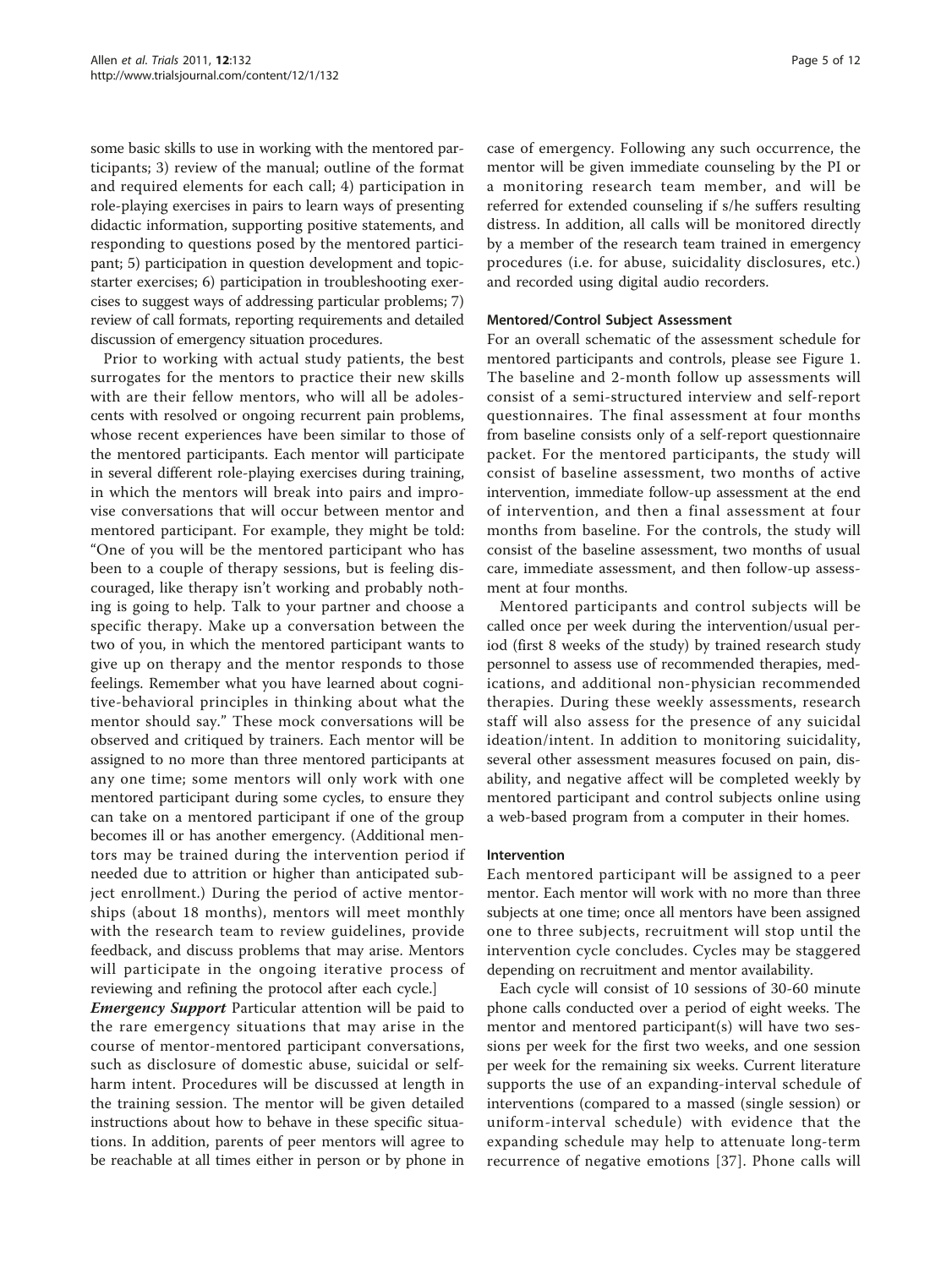<span id="page-5-0"></span>

take place on a secured, monitored conference call line so that no participants will exchange personal contact information. The time of all phone meetings will be scheduled by the research staff, based on availability of mentor and mentored participant(s) and will remain at a fixed time each week. Mentoring sessions will occur only during the scheduled times and mentored participant-mentor contact outside of the mentoring sessions will be specifically prohibited. During each session, participants will also be viewing a slide presentation at the time of the conference call, so that didactic information can be presented. This presentation has been developed

by doctoral-level research staff. As previously mentioned, to ensure safety of all participants, a member of the research team will be monitoring all telephone calls. This individual will facilitate the discussion, only if necessary, as well as intervene in any potential safety concerns (e.g., discussion of suicidal ideation) or inappropriate behavior (e.g., bullying).

In an effort to increase adherence, mentored participants will be informed that if they miss two consecutive mentoring sessions, or miss three sessions total over the course of the intervention for non-emergency reasons, they will be removed from the study. Additionally, peer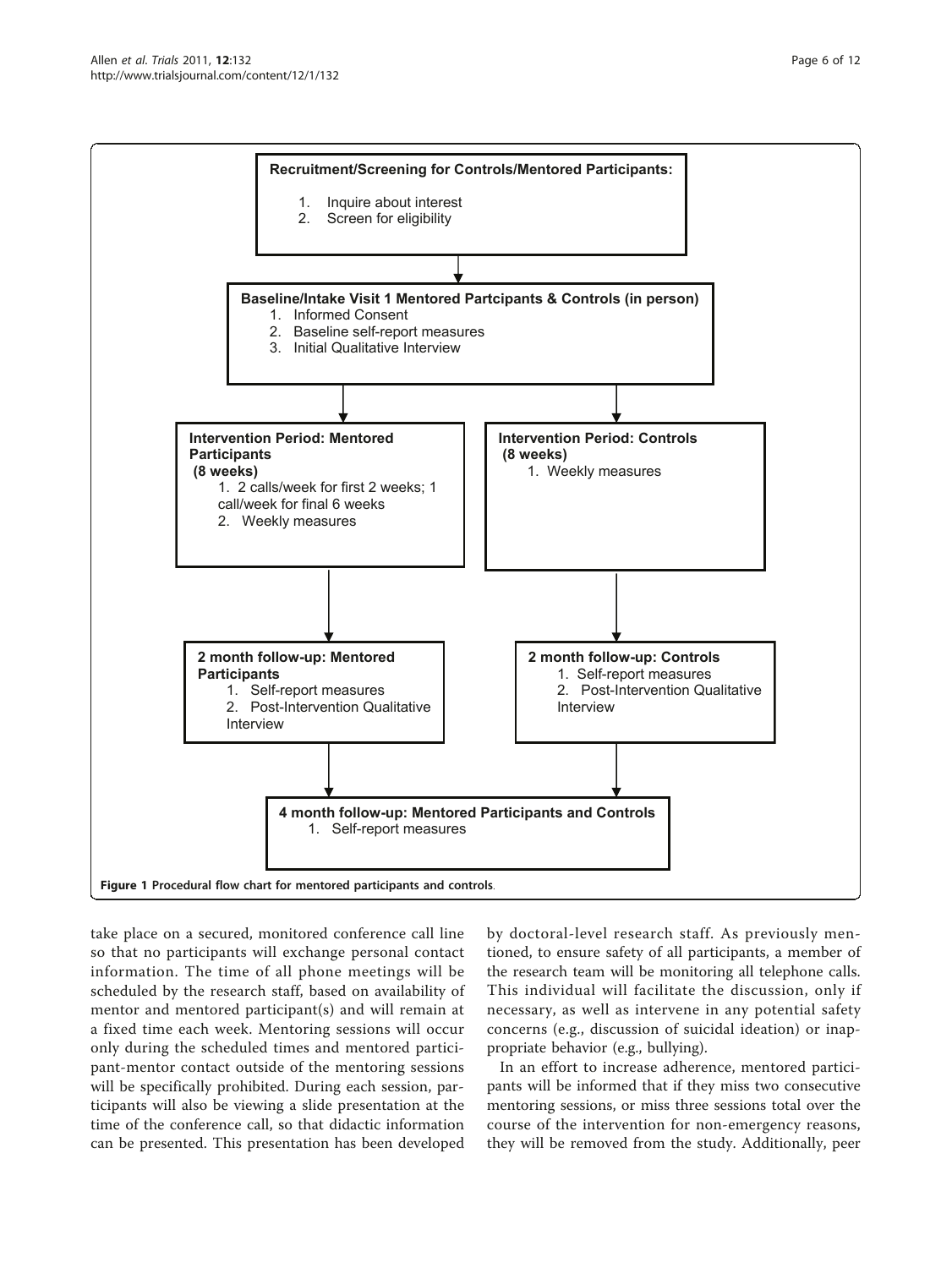<span id="page-6-0"></span>

mentors who miss two mentoring sessions (for nonemergency reasons) will be removed from further participation as a mentor. Mentored participants will then be reassigned to a new mentor for the remaining sessions.

# Ethics

All participants (mentors, mentored participants and control subjects) provide voluntary written informed

assent or consent with full knowledge of study participation requirements and potential risks. When required for participants who are legal minors, voluntary written informed parental consent is also requested. All participants are informed that any decision about participation will have no effect on their relationship with UCLA or their medical care at UCLA. This study was approved by the UCLA Institutional Review Board.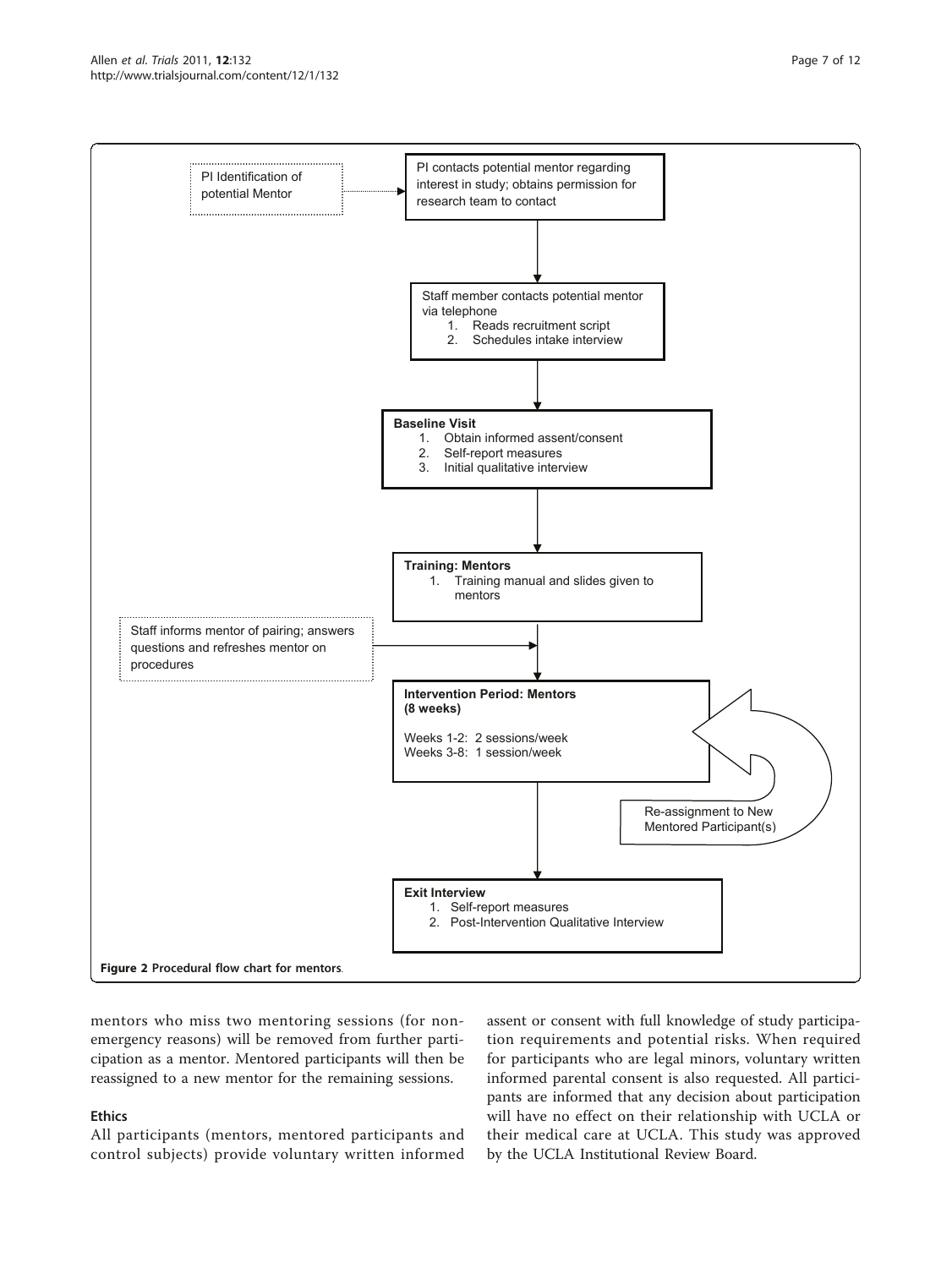#### Measures

#### Primary Outcomes

1. Adherence to recommended therapies, use of additional therapies, and medication use will be evaluated using the Treatment Services Tracking Form a measure designed specifically for use in this study to assess number of visits and missed appointments with team clinicians each week. This form is administered verbally by research staff. Treatment adherence reported by participants is then corroborated with reports from program clinicians.

2. Pain: Demographics questionnaire and pain level as indicated on a body diagram and several Numerical Rating Scales (NRS; 0-10 scale) [\[38](#page-10-0)] to represent a continuum from no pain at all to the worst pain possible. The NRS has been established and widely used as a valid and reliable measure of pain intensity.

# 3. Functioning:

a. Self-perceptions of difficulty in physical and psychosocial functioning due to physical health as measured on the Functional Disability Inventory (FDI) [[39\]](#page-10-0), a well-validated 14-item selfreport questionnaire with a five point scale that asks children the level of difficulty they have with typical daily activities.

b. Self-perceptions of health and functioning as measured on the Children's Health Questionnaire (CHQ), a quality of life instrument designed for use with children age 5 and above. The CHQ measures 14 unique physical and psychosocial health concepts (e.g., physical functioning, limitations in school, self-esteem, mental health, family functioning) that can be analyzed and reported separately or combined to derive an overall physical and overall psychosocial score. There are 87 items [\[40](#page-10-0)].

# Secondary Outcomes

# 4. Anxiety and Depressive Symptoms:

a. The Child Anxiety Sensitivity Index (CASI), an 18-item scale for measuring anxiety sensitivity. Children rate each item (e.g., It scares me when I feel like I am going to throw up) on a scale ranging from *none* to *a lot* [[41\]](#page-10-0).

b. Symptoms corresponding to selected DSM-IV anxiety disorders and depression, as assessed by the 47-item, 4-point, Revised Child Anxiety and Depression Scale (RCADS) [\[42](#page-10-0)[,43\]](#page-11-0).

c. Suicidal ideation will be assessed using a question from the Beck Depression Inventory - 2nd edition (BDI-II) to assess suicidality [[44](#page-11-0)].

For a complete list of measures and time points at which they are administered for each subject group, please see Tables [1](#page-8-0) and [2](#page-8-0).

# Statistical analysis Sample size

Sample Size Determination and Power Analysis The proposed sample size was calculated with two objectives in mind: 1) to remain realistic in terms of recruitment based on our anticipated patient flow and the proposed time frame; and 2) to ensure the power to detect significant group differences in the primary outcome measures. Based on our average patient intake of 8-12 new patients a month and the parameters of our existing population, we estimate that we will be able to recruit 3-4 per month in the target age group (12-17) to participate in this pilot study, or a minimum  $N$  of 50. About 70% will be girls, 30% boys. The majority will be non-Hispanic white, but about 33% will be from other ethnic groups or of mixedrace. The second objective in calculating the proposed sample size is to ensure adequate power (.80) to detect variable relationships (two-tailed,  $p < .05$ ) when conducting the primary analyses. Since there have been no comparable studies of peer mentorship interventions and there are no data available to calculate effect sizes for adherence to skill-based therapies in a pediatric chronic pain population, we have chosen the conservative strategy of extrapolating from other studies of pediatric pain that have used the Functional Disability Inventory (FDI) [[39](#page-10-0)] as an outcome measure in evaluating a CBT-based intervention, in making our power calculations. One study [[45](#page-11-0)] included 30 adolescents with fibromyalgia randomized to either 8 weeks of coping skills training or control (self-monitoring) and then crossed-over to the alternate condition. For the FDI, the authors reported overall effect sizes of 1.29 for patients  $(n = 14)$  who received the self-monitoring first and then the coping skills training and  $0.52$  for patients ( $n = 13$ ) who received the coping skills training followed by self-monitoring. A second study examined an 8 week CBT trial in 44 adolescents with fibromyalgia [\[46](#page-11-0)]. These authors found a significant reduction in the FDI following treatment compared to waitlist control, with an effect size of 0.75. Using the smallest effect size reported in these two studies (i.e., .52), which corresponds to a medium sized effect according to the conventions proposed by Cohen [[47](#page-11-0)], with power of .80 to detect a significant difference in FDI scores using two-tailed tests and with alpha set at .05, it is estimated that we will be able to detect this effect size with 29 subjects per group.

We expect to recruit 4 - 6 mentored participants for each two-month cycle during the active intervention period of 16 months, yielding approximately 32 - 48 mentored participants, with a corresponding number of controls, and seven mentors, giving a total study enrollment number of 70 - 100.

Preliminary Analyses Once the data set has been cleaned and examined for skewness and missing data,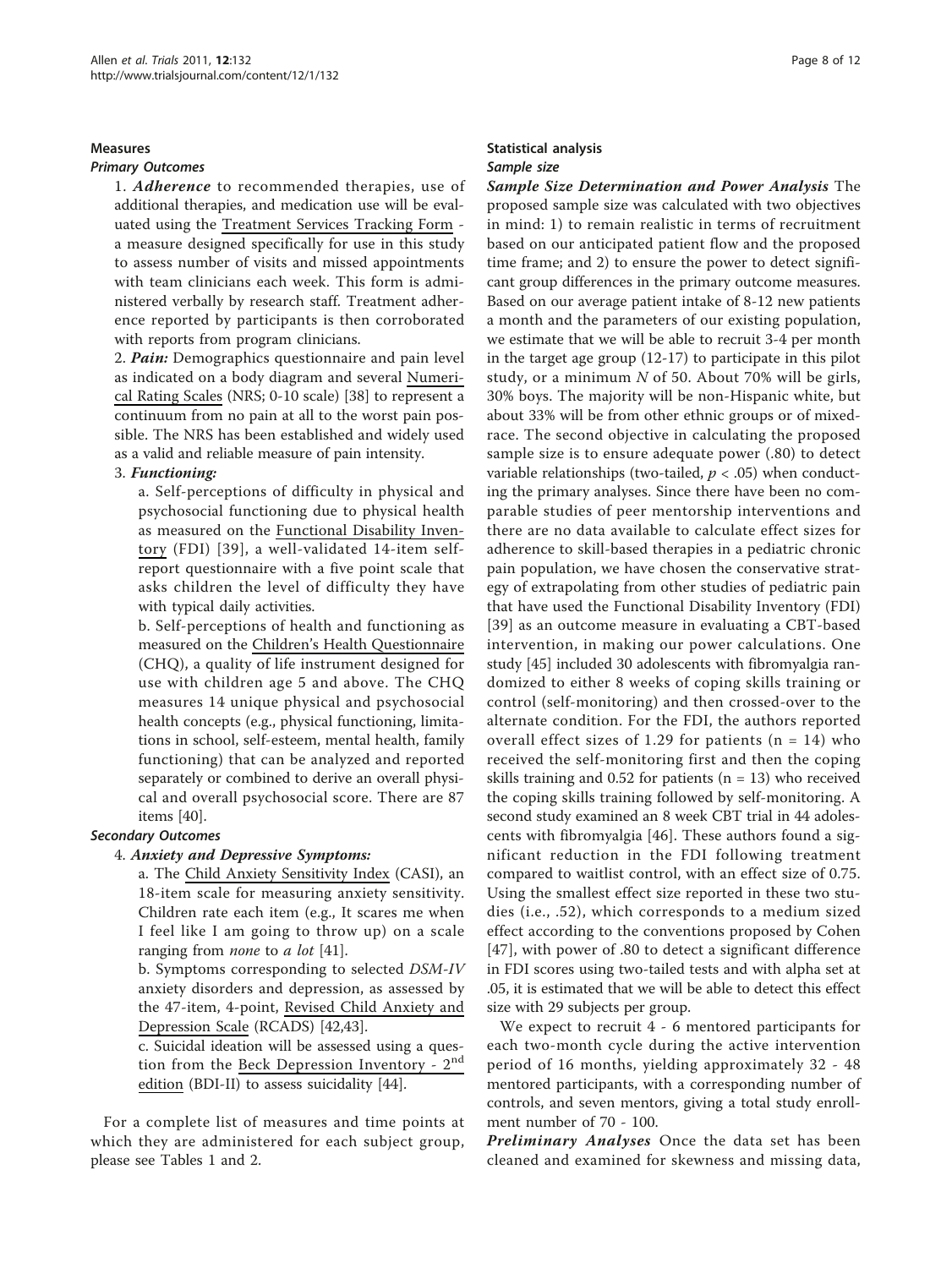|                                                                            | <b>TIME PERIOD</b> |                        |                        |                      |                |                      |  |
|----------------------------------------------------------------------------|--------------------|------------------------|------------------------|----------------------|----------------|----------------------|--|
| STUDY PARTICIPATION FOR ADOLESCENT MENTORED AND<br><b>CONTROL SUBJECTS</b> | <b>Baseline</b>    |                        | Week 1-2 Week 3-8      | 2-month<br>follow-up | Weeks 9-<br>16 | 4-month<br>follow-up |  |
| Measures                                                                   |                    |                        |                        |                      |                |                      |  |
| Demographics, NRS & body diagram                                           | X                  | Χ                      | X                      | Χ                    |                | Χ                    |  |
| <b>FDI</b>                                                                 | X                  | X                      | X                      | Χ                    |                | Χ                    |  |
| CASI                                                                       | X                  |                        |                        | Χ                    |                | Χ                    |  |
| <b>RCADS</b>                                                               | X                  |                        |                        | Χ                    |                | Χ                    |  |
| <b>BDI-II</b> suicidality                                                  | X                  | Χ                      | X                      | Χ                    |                | Χ                    |  |
| Treatment tracking                                                         | X                  | Χ                      | X                      | Χ                    |                | Χ                    |  |
| Interview                                                                  | X                  |                        |                        | Χ                    |                |                      |  |
| Estimated Time Required for Study Participation                            | 76 MINS            | 140-260<br><b>MINS</b> | 240-420<br><b>MINS</b> | 86 MINS              |                | 56 MINS              |  |

#### <span id="page-8-0"></span>Table 1 Timetable for study participation for mentored and control subjects

exploratory data analyses will be conducted using univariate methods to describe the variables of interest and bivariate techniques to characterize their interrelationships within our sample. Continuous variables will be summarized over time in each group using means and medians and we will also report their range, interquartile range and standard deviations. Cross tabulated frequencies will be given for all discrete variables by group and time. Both parametric and non parametric correlations will be reported. Results from these descriptive analyses will be used to help guide the primary analyses by providing information about potential problem measures (e.g., heavily skewed distributions) or problematic variable relationships (e.g., highly correlated predictors) and will help determine if transformations of some outcomes (such as percent adherence) are possible in order to use parametric methods. Only after a full descriptive investigation of the dataset has been achieved and potential problem variables identified will primary analyses commence. Potential covariates will be examined prior to final statistical modeling to determine whether there are pre-existing differences between the groups. These exploratory analyses will test for differences in demographic and clinical parameters as well as psychological aspects that have been found to correlate with functioning in our prior work. We will also look at mentored participant outcomes within and across mentors to attempt to determine if there are any discernable patterns of improvement or decline in functioning as a function of clustering of outcomes within mentors or outcomes as a function of each mentor's experience with the protocol. This will help account for therapist effects as well as potential learning and/or fatigue effects. Any variables found to vary significantly by group will be included as covariates in primary and secondary analyses. This will also serve to verify that the randomization was successful. Primary Analyses The primary outcomes are adherence (percent of sessions attended, percent of home exercises completed). The primary analysis method is repeated measure analysis of variance (ANOVA) between the two groups or the non parametric equivalent (Friedman procedure). We will subtract baseline value from the 2- and 4 month assessment values and use residualized change scores from baseline as the outcome. We will use the Tukey-Fisher criteria for post hoc mean/median comparisons under the ANOVA or Friedman model. The same methods will be used for the analyses on NRS and FDI scores.

Secondary Analyses Repeated measure analysis of variance (ANOVA) between the two groups or the non parametric equivalent (Friedman procedure) will also be

| STUDY PARTICIPATION FOR ADOLESCENT PEER<br><b>MENTORS</b> | <b>TIME PERIOD</b>          |                             |                    |                               |                       |  |  |  |  |
|-----------------------------------------------------------|-----------------------------|-----------------------------|--------------------|-------------------------------|-----------------------|--|--|--|--|
|                                                           | Months 1-2                  | Months 3-4 (first<br>cycle) | Month 5<br>(break) | Months 6-18 (cycles<br>$2-5)$ | Month 19              |  |  |  |  |
| Training Sessions                                         | Χ                           |                             |                    |                               |                       |  |  |  |  |
| Mentorship Phone Talks and Debriefings                    |                             | Χ                           |                    | X                             |                       |  |  |  |  |
| Ouestionnaire Packet                                      | Χ                           |                             |                    |                               | Χ                     |  |  |  |  |
| Assessment and Review Meetings                            |                             | Χ                           |                    | Χ                             |                       |  |  |  |  |
| Interview                                                 | Χ                           |                             |                    |                               | Χ                     |  |  |  |  |
| Estimated Time Required for Study Participation           | $7.2 - 7.8$<br><b>HOURS</b> | 9 HOURS                     |                    | 36 HOURS                      | 70-100<br><b>MINS</b> |  |  |  |  |

#### Table 2 Timetable for study participation for peer mentors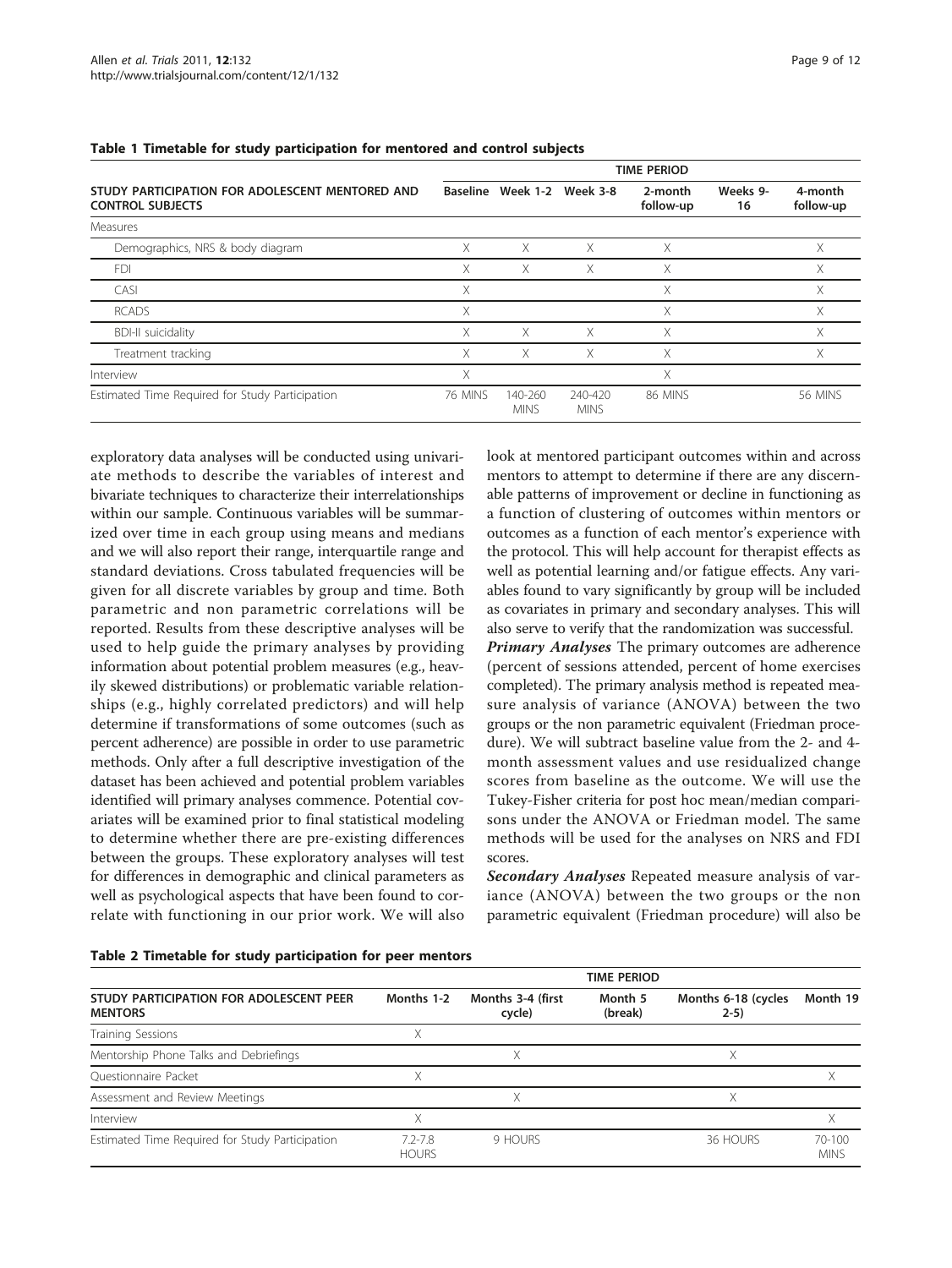used to evaluate differences in anxiety and depressive symptoms (RCADS, CASI) and additional measures. We will also look at the relation between session attendance (percent sessions attended) and home exercise completion (percent exercises completed) versus FDI change from baseline. The relation will be quantified by the Pearson and Spearman correlations. If appropriate, we will also use regression methods and report intercepts and slopes.

Attrition We will compare attrition rates between the two treatment groups and compare demographics and baseline values of FDI and other measures of dropouts to non-dropouts. If dropouts are random, then the results are unbiased. If dropouts are not at random, we will comment on the direction and magnitude of potential biases.

Interview Analysis The major goal of the interview analysis is to elicit the mentor's and mentored participant's perceptions of the intervention and specific ways in which they found it helpful (or not helpful). Approximately 60 minutes will be recorded with each mentor and selected subject, for a total of 18 interview hours. The interviewer will use a semi-structured script suggests topic areas and questions, but allows adolescents to develop each topic in their own words. All interviews will be transcribed and coded using N<sup>\*6</sup> software and applying the principles of grounded theory [[47](#page-11-0),[48](#page-11-0)].

The coders will code each interview for the number and strength of the each of the following types of statements: 1) statements of functioning limitations or of functioning abilities; 2) statements of self-efficacy to achieve goals or of lack of self-efficacy; 3) statements that mentorship was helpful *or* that it gave little help; 4) statements that learning a pain self-management skill was helpful *or* of little help. The *strength* of a statement will be indicated by the presence of modifiers and will be valued using a table of standard statements. Examples of statements in order of increasing strength: "Mom says I should be able to walk a mile now," "I think I can walk a mile now." "I know I could walk a mile now," "I walked a mile yesterday," "I often walk a mile now." Values of statements regarding functioning and self-efficacy will be compared with changes on quantitative measures for each child to see if the different types of data corroborate each other; and also compared with the values of the child's statements regarding helpfulness of the interventions. Statements regarding the helpfulness of the peer mentorship intervention and skills building therapies will be evaluated for strength and used in the evaluation of the program.

Additional context-based codes may be assigned, using the constant comparison method [\[49](#page-11-0)], to identify statements regarding treatment expectations and beliefs, pain expectations and beliefs, fears and anxieties. Coders will carry out this second-level coding to identify specific factors promoting changes in the child's functionality from intake through the mentorship intervention. All statements then will be analyzed to determine if the children's accounts support the Jensen model [[12](#page-10-0)] of behavior change described above.

# **Discussion**

This is an exploratory pilot study in which good evidence of outcome intervention will depend on the success of a mentor training program which is still in development. We have tried to plan all aspects of recruitment and training carefully, but mentor retention and mentor adherence to a structured intervention protocol may vary with factors we have not considered. We will be evaluating carefully the scheduling, format, and content of communications, as well as the attrition rate for the control group at both assessment timepoints. We considered using electronic communication because of its greater flexibility, but phone communication was selected because it will promote social interaction for those patients who may have stopped attending school and other activities outside the home. Peer group therapy is another alternative to introduce peer modeling and reinforcement into a treatment program to improve functioning; but our experience suggests that group meetings often prove impractical for adolescents and families with busy daily schedules. Sample size has been estimated based on other studies of pediatric pain that have evaluated CBT-based interventions and reported a large effect size. We may not have the same effect size and may have underpowered this pilot study. Finally, some patients' participation in recommended therapies may be limited by factors, such as insurance authorizations, over which we have no control.

This exploratory pilot study will enable us to refine the features of the peer-mentorship model - mentor training, structure and content of the manual and protocol, length and format of interactions - and to test our hypotheses that mentors and mentored participants will find this intervention acceptable and that mentored participants will demonstrate improved functioning in comparison to a usual care control group by follow-up. These findings will be disseminated in papers submitted to peer-reviewed journals. We then plan to test the refined model in a controlled R01 trial with a larger sample and longer-term subject follow-up, with a mediator/moderator model.

#### List of Abbreviations Used

ANOVA: Analysis of variance; BDI-II: Beck Depression Inventory: 2nd edition; CASI: Child Anxiety Sensitivity Index; CBT: Cognitive-behavioral therapy; CAM: Complementary and alternative medicine; FDI: Functional Disability Inventory; NRS: Numerical Rating Scales; PI: Principal investigator; RAP: Recurrent abdominal pain; RCADS: Revised Child Anxiety and Depression Scale.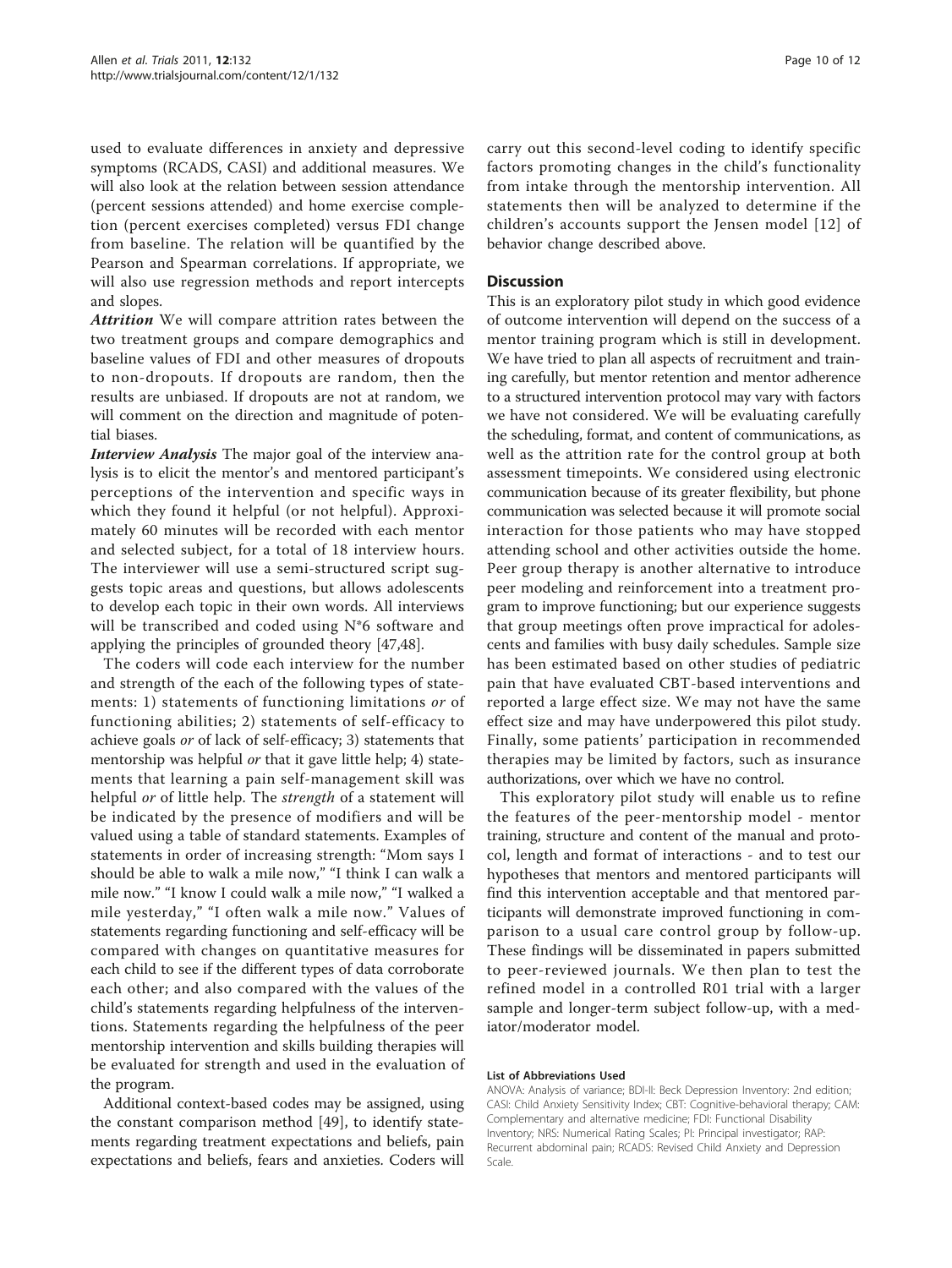#### <span id="page-10-0"></span>Acknowledgements

This study was supported by an award from the National Institute of Child Health and Human Development (R21HD057421; PI: L. Zeltzer) and an award from the National Institute of Mental Health (F32MH084424-03; PI: L. Allen).

#### Authors' contributions

JCIT and LKZ participated in the conception of the trial and in plans for the data analysis, with additional input from LBA. LBA, JCIT, LPH and LKZ drafted the manuscript. All authors read and approved the final manuscript.

#### Competing interests

The authors declare that they have no competing interests.

#### Received: 28 January 2011 Accepted: 22 May 2011 Published: 22 May 2011

#### References

- Perquin CW, Hazebroek-Kampschreur AA, Hunfeld JA, Bohnen AM, van Suijlekom-Smit LW, Passchier J, van der Wouden JC: [Pain in children and](http://www.ncbi.nlm.nih.gov/pubmed/10863045?dopt=Abstract) [adolescents: a common experience.](http://www.ncbi.nlm.nih.gov/pubmed/10863045?dopt=Abstract) Pain 2000, 87:51-58.
- 2. Roth-Isigkeit A, Thyen U, Raspe HH, Stoven H, Schmucker P: [Reports of](http://www.ncbi.nlm.nih.gov/pubmed/15046285?dopt=Abstract) [pain among German children and adolescents: an epidemiological](http://www.ncbi.nlm.nih.gov/pubmed/15046285?dopt=Abstract) [study.](http://www.ncbi.nlm.nih.gov/pubmed/15046285?dopt=Abstract) Acta Paediatr 2004, 93:258-263.
- 3. Zeltzer LK, Bush JP, Chen E, Riveral A: [A psychobiologic approach to](http://www.ncbi.nlm.nih.gov/pubmed/9377897?dopt=Abstract) [pediatric pain: Part 1. History, physiology, and assessment strategies.](http://www.ncbi.nlm.nih.gov/pubmed/9377897?dopt=Abstract) Curr Probl Pediatr 1997, 27:225-253.
- 4. Bandell-Hoekstra IE, Abu-Saad HH, Passchier J, Frederiks CM, Feron FJ, Knipschild P: [Coping and Quality of Life in relation to headache in Dutch](http://www.ncbi.nlm.nih.gov/pubmed/12161097?dopt=Abstract) [schoolchildren.](http://www.ncbi.nlm.nih.gov/pubmed/12161097?dopt=Abstract) Eur J Pain 2002, 6:315-321.
- Kashikar-Zuck S, Goldschneider KR, Powers SW, Vaught MH, Hershey AD: [Depression and functional disability in chronic pediatric pain.](http://www.ncbi.nlm.nih.gov/pubmed/11783815?dopt=Abstract) Clin J Pain 2001, 17:341-349.
- 6. Reid GJ, Lang BA, McGrath PJ: [Primary juvenile fibromyalgia:](http://www.ncbi.nlm.nih.gov/pubmed/9125260?dopt=Abstract) [psychological adjustment, family functioning, coping, and functional](http://www.ncbi.nlm.nih.gov/pubmed/9125260?dopt=Abstract) [disability.](http://www.ncbi.nlm.nih.gov/pubmed/9125260?dopt=Abstract) Arthritis Rheum 1997, 40:752-760.
- 7. Hunfeld JA, Perquin CW, Duivenvoorden HJ, Hazebroek-Kampschreur AA, Passchier J, van Suijlekom-Smit LW, van der Wouden JC: [Chronic pain and](http://www.ncbi.nlm.nih.gov/pubmed/11259516?dopt=Abstract) [its impact on quality of life in adolescents and their families.](http://www.ncbi.nlm.nih.gov/pubmed/11259516?dopt=Abstract) J Pediatr Psychol 2001, 26:145-153.
- 8. Nodari E, Battistella PA, Naccarella C, Vidi M: [Quality of life in young Italian](http://www.ncbi.nlm.nih.gov/pubmed/12010383?dopt=Abstract) [patients with primary headache.](http://www.ncbi.nlm.nih.gov/pubmed/12010383?dopt=Abstract) Headache 2002, 42:268-274.
- Powers SW, Patton SR, Hommel KA, Hershey AD: [Quality of life in](http://www.ncbi.nlm.nih.gov/pubmed/12837897?dopt=Abstract) [childhood migraines: clinical impact and comparison to other chronic](http://www.ncbi.nlm.nih.gov/pubmed/12837897?dopt=Abstract) [illnesses.](http://www.ncbi.nlm.nih.gov/pubmed/12837897?dopt=Abstract) Pediatrics 2003, 112:e1-5.
- 10. Konijnenberg AY, Uiterwaal CS, Kimpen JL, van der Hoeven J, Buitelaar JK, de Graeff-Meeder ER: [Children with unexplained chronic pain: substantial](http://www.ncbi.nlm.nih.gov/pubmed/15899922?dopt=Abstract) [impairment in everyday life.](http://www.ncbi.nlm.nih.gov/pubmed/15899922?dopt=Abstract) Arch Dis Child 2005, 90:680-686.
- 11. Palermo TM: [Impact of recurrent and chronic pain on child and family](http://www.ncbi.nlm.nih.gov/pubmed/10706352?dopt=Abstract) [daily functioning: a critical review of the literature.](http://www.ncbi.nlm.nih.gov/pubmed/10706352?dopt=Abstract) J Dev Behav Pediatr 2000, 21:58-69.
- 12. Jensen MP, Nielson WR, Kerns RD: [Toward the development of a](http://www.ncbi.nlm.nih.gov/pubmed/14636816?dopt=Abstract) [motivational model of pain self-management.](http://www.ncbi.nlm.nih.gov/pubmed/14636816?dopt=Abstract) J Pain 2003, 4:477-492.
- 13. Turk D: A cognitive-behavioral perspective on treatment of chronic pain patients. In Psychological Approaches to Pain Management: A Practioner's Handbook. Edited by: Turk DaG R. New York: Guilford Press; 2002:138-158.
- 14. Turk DC: [Cognitive-behavioral approach to the treatment of chronic pain](http://www.ncbi.nlm.nih.gov/pubmed/14634950?dopt=Abstract) [patients.](http://www.ncbi.nlm.nih.gov/pubmed/14634950?dopt=Abstract) Reg Anesth Pain Med 2003, 28:573-579.
- 15. Eccleston C, Malleson PN, Clinch J, Connell H, Sourbut C: [Chronic pain in](http://www.ncbi.nlm.nih.gov/pubmed/14500306?dopt=Abstract) [adolescents: evaluation of a programme of interdisciplinary cognitive](http://www.ncbi.nlm.nih.gov/pubmed/14500306?dopt=Abstract) [behaviour therapy.](http://www.ncbi.nlm.nih.gov/pubmed/14500306?dopt=Abstract) Arch Dis Child 2003, 88:881-885.
- 16. Gil KM, Wilson JJ, Edens JL, Webster DA, Abrams MA, Orringer E, Grant M, Clark WC, Janal MN: [Effects of cognitive coping skills training on coping](http://www.ncbi.nlm.nih.gov/pubmed/8788535?dopt=Abstract) [strategies and experimental pain sensitivity in African American adults](http://www.ncbi.nlm.nih.gov/pubmed/8788535?dopt=Abstract) [with sickle cell disease.](http://www.ncbi.nlm.nih.gov/pubmed/8788535?dopt=Abstract) Health Psychol 1996, 15:3-10.
- 17. Keefe FJ, Caldwell DS, Williams DA, Gil KM, et al: Pain coping skills training in the management of osteoarthritic knee pain: A comparative study. Behavior Therapy 1990, 21:49-62.
- 18. Robins PM, Smith SM, Glutting JJ, Bishop CT: [A randomized controlled trial](http://www.ncbi.nlm.nih.gov/pubmed/15944167?dopt=Abstract) [of a cognitive-behavioral family intervention for pediatric recurrent](http://www.ncbi.nlm.nih.gov/pubmed/15944167?dopt=Abstract) [abdominal pain.](http://www.ncbi.nlm.nih.gov/pubmed/15944167?dopt=Abstract) J Pediatr Psychol 2005, 30:397-408.
- 19. Simons LE, Logan DE, Chastain L, Cerullo M: [Engagement in](http://www.ncbi.nlm.nih.gov/pubmed/20393263?dopt=Abstract) [multidisciplinary interventions for pediatric chronic pain: Parental](http://www.ncbi.nlm.nih.gov/pubmed/20393263?dopt=Abstract) [expectations, barriers, and child outcomes.](http://www.ncbi.nlm.nih.gov/pubmed/20393263?dopt=Abstract) Clinical Journal of Pain 2010, 26:291-299.
- 20. Evans S, Moieni M, Taub R, Subramanian SK, Tsao JC, Sternlieb B, Zeltzer LK: [Iyengar yoga for young adults with rheumatoid arthritis: Results from a](http://www.ncbi.nlm.nih.gov/pubmed/20471550?dopt=Abstract) [mixed-methods pilot study.](http://www.ncbi.nlm.nih.gov/pubmed/20471550?dopt=Abstract) Journal of Pain and Symptom Management 2010, 39:904-913.
- 21. Carneiro KA, Rittenberg JD: [The role of exercise and alternative](http://www.ncbi.nlm.nih.gov/pubmed/20977960?dopt=Abstract) [treatments for low back pain.](http://www.ncbi.nlm.nih.gov/pubmed/20977960?dopt=Abstract) Physical Medicine and Rehabilitation Clinics of North America 2010, 21:777-792.
- 22. Tsao JC, Zeltzer LK: [Complementary and alternative medicine approaches](http://www.ncbi.nlm.nih.gov/pubmed/15937555?dopt=Abstract) [for pediatric pain: A review of the state-of-the-science.](http://www.ncbi.nlm.nih.gov/pubmed/15937555?dopt=Abstract) Evidence-Based Complementary and Alternative Medicine 2005, 2:149-159.
- 23. Sharp TJ: [Chronic pain: a reformulation of the cognitive-behavioural](http://www.ncbi.nlm.nih.gov/pubmed/11419610?dopt=Abstract) [model.](http://www.ncbi.nlm.nih.gov/pubmed/11419610?dopt=Abstract) Behav Res Ther 2001, 39:787-800.
- 24. Eccleston C, Crombez G, Aldrich S, Stannard C: [Attention and somatic](http://www.ncbi.nlm.nih.gov/pubmed/9272805?dopt=Abstract) [awareness in chronic pain.](http://www.ncbi.nlm.nih.gov/pubmed/9272805?dopt=Abstract) Pain 1997, 72:209-215.
- 25. Varni JW, La Greca AM, Spirto A: Cognitive-behavioral interventions for children with chronic health conditions. In Child and Adolescent Therapy: Cognitive-Behavioral Procedures. Edited by: Kendall PC. NY: Guilford Press; 2000:291-310.
- 26. Thienemann M, Martin J, Cregger B, Thompson HB, Dyer-Friedman J: [Manual-Driven group cognitive-behavioral therapy for adolescents with](http://www.ncbi.nlm.nih.gov/pubmed/11699798?dopt=Abstract) [obsessive-compulsive disorder: a pilot study.](http://www.ncbi.nlm.nih.gov/pubmed/11699798?dopt=Abstract) J Am Acad Child Adolesc Psychiatry 2001, 40:1254-1260.
- 27. Thomas AB, Ward E: [Peer power: how Dare County, North Carolina, is](http://www.ncbi.nlm.nih.gov/pubmed/16912609?dopt=Abstract) [addressing chronic disease through innovative programming.](http://www.ncbi.nlm.nih.gov/pubmed/16912609?dopt=Abstract) J Public Health Manag Pract 2006, 12:462-467.
- 28. Sheehan K, DiCara JA, LeBailly S, Christoffel KK: Adapting [the gang model:](http://www.ncbi.nlm.nih.gov/pubmed/10390259?dopt=Abstract) [peer mentoring for violence prevention.](http://www.ncbi.nlm.nih.gov/pubmed/10390259?dopt=Abstract) Pediatrics 1999, 104:50-54.
- 29. Yoo S, Johnson CC, Rice J, Manuel P: [A qualitative evaluation of the](http://www.ncbi.nlm.nih.gov/pubmed/15554119?dopt=Abstract) [Students of Service \(SOS\) program for sexual abstinence in Louisiana.](http://www.ncbi.nlm.nih.gov/pubmed/15554119?dopt=Abstract) J Sch Health 2004, 74:329-334.
- 30. Ott MA, Evans NL, Halpern-Felsher BL, Eyre SL: [Differences in altruistic](http://www.ncbi.nlm.nih.gov/pubmed/12739792?dopt=Abstract) [roles and HIV risk perception among staff, peer educators, and students](http://www.ncbi.nlm.nih.gov/pubmed/12739792?dopt=Abstract) [in an adolescent peer education program.](http://www.ncbi.nlm.nih.gov/pubmed/12739792?dopt=Abstract) AIDS Educ Prev 2003, 15:159-171.
- 31. Bettencourt T, Hodgins A, Huba GJ, Pickett G: [Bay Area Young Positives: a](http://www.ncbi.nlm.nih.gov/pubmed/9712251?dopt=Abstract) [model of a youth-based approach to HIV/AIDS services.](http://www.ncbi.nlm.nih.gov/pubmed/9712251?dopt=Abstract) J Adolesc Health 1998, 23:28-36.
- 32. Anderson BJ, Wolf FM, Burkhart MT, Cornell RG, Bacon GE: [Effects of peer](http://www.ncbi.nlm.nih.gov/pubmed/2649330?dopt=Abstract)[group intervention on metabolic control of adolescents with IDDM.](http://www.ncbi.nlm.nih.gov/pubmed/2649330?dopt=Abstract) [Randomized outpatient study.](http://www.ncbi.nlm.nih.gov/pubmed/2649330?dopt=Abstract) Diabetes Care 1989, 12:179-183.
- 33. Greco P, Pendley JS, McDonell K, Reeves G: [A peer group intervention for](http://www.ncbi.nlm.nih.gov/pubmed/11700333?dopt=Abstract) [adolescents with type 1 diabetes and their best friends.](http://www.ncbi.nlm.nih.gov/pubmed/11700333?dopt=Abstract) J Pediatr Psychol 2001, 26:485-490.
- 34. La Greca AM, Auslander WF, Greco P, Spetter D, Fisher EB Jr, Santiago JV: [I](http://www.ncbi.nlm.nih.gov/pubmed/7666288?dopt=Abstract) [get by with a little help from my family and friends: adolescents](http://www.ncbi.nlm.nih.gov/pubmed/7666288?dopt=Abstract)' [support for diabetes care.](http://www.ncbi.nlm.nih.gov/pubmed/7666288?dopt=Abstract) J Pediatr Psychol 1995, 20:449-476.
- 35. Clemente I: "You're Going to Be a Little Baldy Too?" Playfulness and Agency in Peer Socialization among Catalan Pediatric Cancer Patients. 101st American Antropological Association; New Orleans, LA 2002.
- 36. Kang M, Ragan BG, Park JH: [Issues in outcomes research: an overview of](http://www.ncbi.nlm.nih.gov/pubmed/18345348?dopt=Abstract) [randomization techniques for clinical trials.](http://www.ncbi.nlm.nih.gov/pubmed/18345348?dopt=Abstract) J Athl Train 2008, 43:215-221.
- 37. Tsao JCI, Craske MG: Timing of treatment and return of fear: Effects of massed, uniform-, and expanding-spaced exposure schedules. Behavior Therapy 2000, 31:479-497.
- 38. McGrath PA: An assessment of children'[s pain: a review of behavioral,](http://www.ncbi.nlm.nih.gov/pubmed/3324017?dopt=Abstract) [physiological and direct scaling techniques.](http://www.ncbi.nlm.nih.gov/pubmed/3324017?dopt=Abstract) Pain 1987, 31:147-176.
- 39. Walker LS, Greene JW: [The functional disability inventory: measuring a](http://www.ncbi.nlm.nih.gov/pubmed/1826329?dopt=Abstract) [neglected dimension of child health status.](http://www.ncbi.nlm.nih.gov/pubmed/1826329?dopt=Abstract) J Pediatr Psychol 1991, 16:39-58.
- 40. Landgraf J, Abetz L, Ware J: The CHQ: A User's Manual. 2 edition. Boston, MA: The Health Institute; 1999.
- 41. Silverman WK, Fleisig W, Rabian B, Peterson RA: Child Anxiety Sensitivity Index. Journal of Clinical Child Psychology 1991, 20:162-168.
- 42. Chorpita BF, Moffitt CE, Gray J: Psychometric properties of the Revised Child Anxiety and Depression Scale in a clinical sample. Behavioral Research and Therapy 2005, 43:309-322.